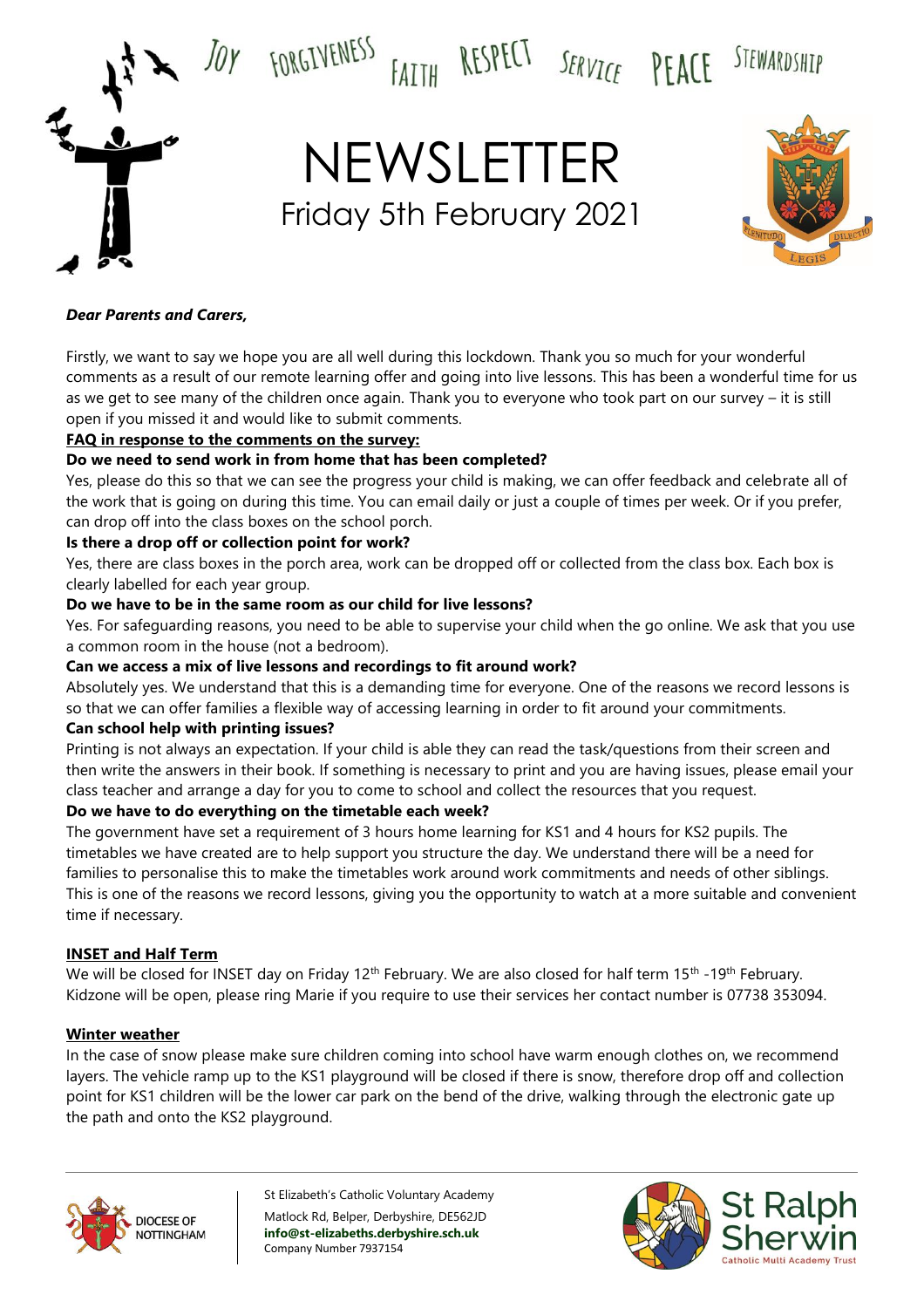## **The Power of Prayer**

For the 3<sup>rd</sup> – 5<sup>th</sup> Sundays in Ordinary Time, the Scriptures are taken from the Gospel of Mark. Children have had the opportunity in our recorded Acts of Worship to 'interview' an on-screen version of the Gospel writer, to find out more about the amazing things Jesus said and did.

## **Prayer**

This is a prayer which children will use daily throughout the week commencing 8<sup>th</sup> February, to remind them that prayer can happen at any time, in any way! Why not pray it together with your child at home. **Dear God,**

**As I breathe in and as I breathe out, help me to remember you. Help me to love you and love others. Amen**

## **Lenten Fund Raiser 2021**

Our Year 6's will be coming together virtually to lead an Act of Worship to introduce Cafod's Walk for Water Lenten Fundraiser. More details to follow.

## **SENCO support**

Mrs Heath (our SENCo) has returned to school after a period of illness. Please contact your class teacher in the first instance if there is something you would like to discuss and Mrs Heath if further support or advice is needed, her email is senco@st-elizabeths.derbyshire.sch.uk.

## **St Ralph Sherwin Hardship Fund**

The St Ralph Sherwin Trust, a family of 25 Catholic academies, acknowledges the difficulties faced by many of the families we serve, particularly in light of the adverse effects of the Coronavirus in 2020 on the community. The Hardship Fund is a source of financial help available to all registered full-time students of our academies and intended to help students who are experiencing difficulty through hardship in paying for:

- Curriculum trips, visits, and residential courses
- Uniform, shoes, or sports kit
- Other materials or equipment required for academic studies
- Attendance at seminars, interviews, or work experience placements
- **Emergency travel expenses**

There is also potential for relieving hardship during recognised Academy holidays by providing access to one free school meal each day for those students.

Students may be eligible to apply for grants from the Hardship Fund if:

- Their household income is less than £25,000 per year
- Their parents are currently claiming other means-tested benefits, including Income Support, Working Tax Credit/Child Tax Credit/Income-Based Employment and Support Allowance/Universal Credit...provided the student is not entitled to Free School Meals
- At the sole discretion of the Headteacher any student who does not fall under the categories above but considers themselves to be in a state of financial hardship

Letters went out via class emails and a text was sent to all known numbers the school office holds. For further information please see the policy on our website and phone school on 01773 822278.

## **Internet Safety**

Please find attached with this newsletter a parent fact sheet on fake news and internet safety. Internet Safety Day is Tuesday, 9<sup>th</sup> February and we are having weekly lessons on online safety to support pupils during lockdown.



St Elizabeth's Catholic Voluntary Academy Matlock Rd, Belper, Derbyshire, DE562JD **info@st-elizabeths.derbyshire.sch.uk** Company Number 7937154